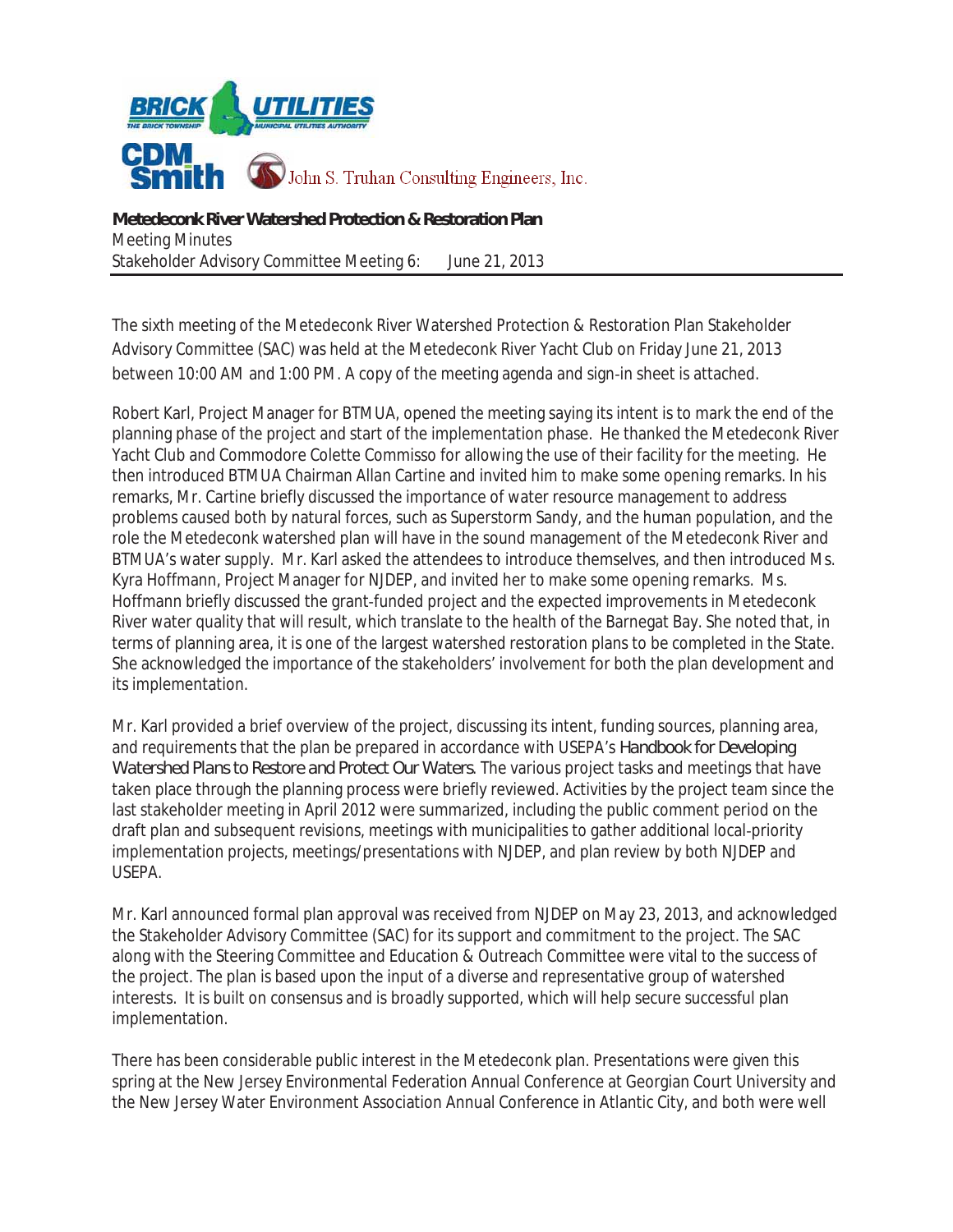received. There have also been some awards for the plan. BTMUA was presented the Guardian of the Bay Award by the Barnegat Bay Partnership and the Clamdigger Award by the Ocean County Freeholders last summer. More recently, this past spring BTMUA accepted a Wave Award in the Forward Thinking Category from the NJ Association of Environmental Authorities.

Mr. Greg Auriemma asked about how the plan addresses the tremendous growth anticipated in Lakewood Township. Mr. Karl responded that, as was discussed at the start of the planning process, our plan is not a growth management plan. All indications are that Lakewood is going to grow, and the additional development that occurs will need to be built to properly manage stormwater, maintain groundwater recharge, and avoid water quality degradation. Fortunately, Lakewood Township has been a very active partner in the planning process and is supportive of the plan. Mr. Karl turned the presentation over to Mr. Dan O'Rourke, Project Manager for CDM Smith, to provide a brief overview of the watershed plan.

Mr. O'Rourke provided a general overview of the condition of the watershed and the main problems, citing various water quality impairments and site-specific examples. As documented within the Metedeconk plan, stormwater is the primary cause of many of the issues within the watershed. Although overall water quality is holding despite increases in impervious cover, it is degrading with regard to various constituents as defined by TMDLs and 303(d) List impairments that have been identified throughout the watershed. Nitrogen concentrations at the BTMUA intake, although still excellent with regard to drinking water standards, have exceeded 1 mg-N/L and are generally between 0.5 and 1.0 mg-N/L, which may be problematic to Barnegat Bay. In addition, phosphorous concentrations are generally below the surface water quality criteria for streams, but quite often are at or near the surface water quality criteria for lakes.

Mr. O'Rourke went on to summarize the six primary management strategies for the Metedeconk watershed:

- 1. Retrofit existing stormwater detention basins
- 2. Install structural BMPs at existing direct discharge outfalls, where feasible
- 3. Implement source control and flow path BMPs (runoff reduction at the source) and utilize the treatment train approach
- 4. Resource conservation and protection
- 5. Strengthen stormwater management ordinances for more low impact development
- 6. Aggressive watershed education and outreach

The numerous watershed-related reports/studies that have been developed by various organizations throughout the past 15 years should be referenced and utilized to the fullest extent. For example, priority parcels for conservation identified by the Trust for Public Land and University of Massachusetts should be coordinated with municipal open space preservation programs. In addition, detention basins identified by the Rutgers Stormwater Management Planning Tool (SWMPT) as potential restoration projects should be targeted for early retrofits.

More than 90 projects have been identified by the stakeholders and are listed in the plan. Prioritization of subwatersheds and individual projects was based on stakeholder priorities. During the fourth Stakeholder Advisory Committee Meeting, the stakeholders were polled and results indicated that water quality improvements and runoff reduction were most important for watershed restoration. Therefore, each subwatershed was prioritized based on the number of water quality impairments within each (as listed on the 303(d) List) as well as the amount of urban land and impervious cover. The highest priority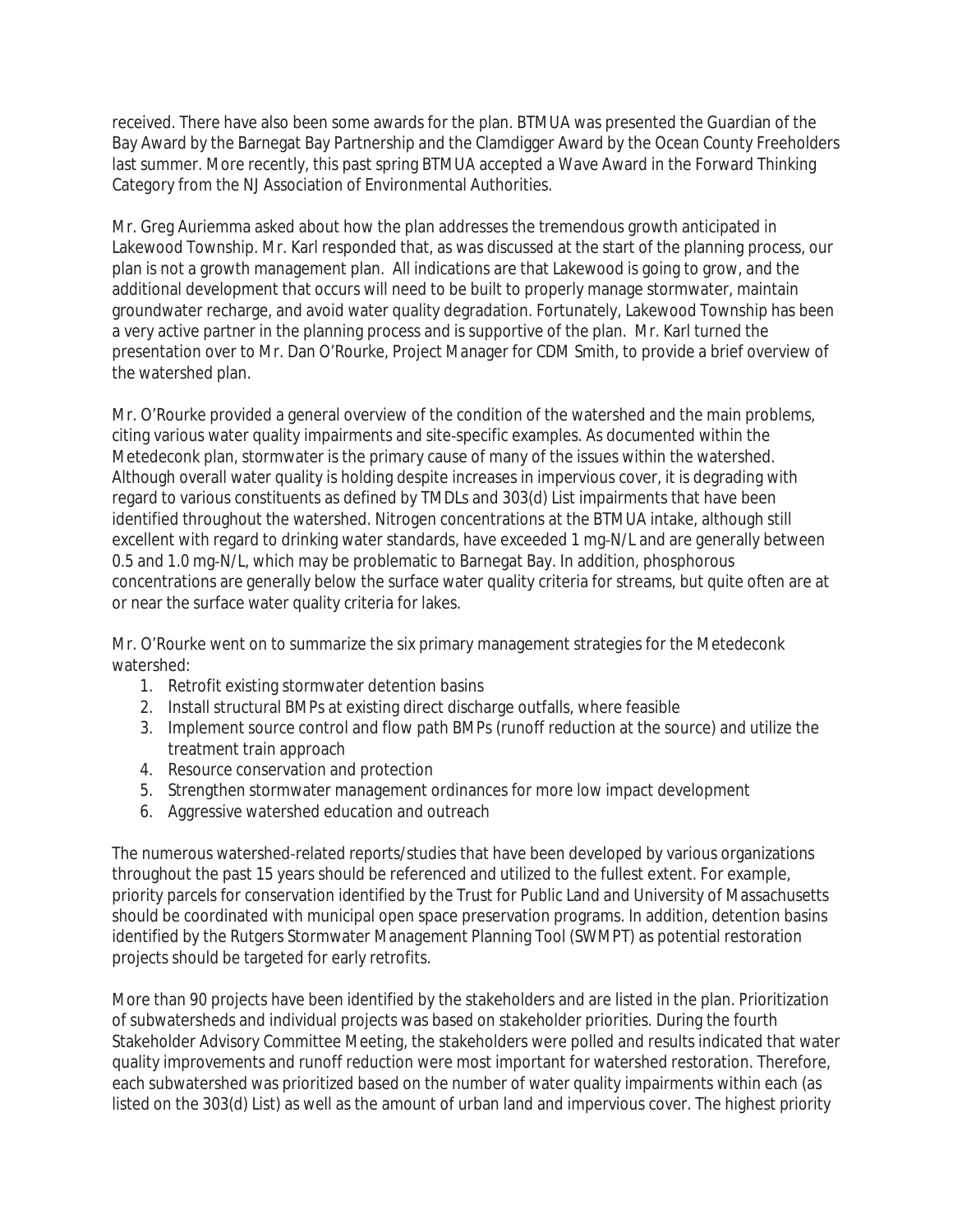watersheds were NB2, NB5 and SB5. Although more than 90 projects have been identified to date, there are a lot more which need to be identified through the implementation of the plan, presumably by the Metedeconk River Watershed Implementation Committee.

Mr. Karl announced that at this point he was calling the planning phase of the project "completed" and the meeting was shifting to an implementation phase "kickoff" meeting. He proceeded to discuss the need to maintain the Stakeholder Advisory Committee, no longer as a planning committee but now as an implementation committee, to oversee the process over the long-term. It will be important to convene on some regular schedule to discuss, coordinate and prioritize things like projects, funding and education and outreach programs.

A total of ~\$1.2 Million in funding has been secured for the immediate implementation of high-priority projects that are identified in the plan. Specifically, \$466,000 is available from the current grant, plus BTMUA was just awarded an additional \$700,500 319(h) grant from NJDEP. Stan Hales noted that there may be opportunities to achieve some implementation objectives through Hurricane Sandy recovery efforts and funding that becomes available.

A new Metedeconk watershed website is under development, which will be the main "go to" portal for information on the Metedeconk River Watershed Protection & Restoration Plan. An early version of the website was brought up for a demonstration. The website address/URL will be distributed to the stakeholders shortly.

Public education & outreach will be a critical, if not the most important, part of plan implementation. A very comprehensive program has been developed by the Education & Outreach Committee which targets both the general watershed audience and specific groups, such as municipalities and landscapers. Education and outreach programs will also be targeted to the communities around stormwater BMP projects. Presentations will be made to municipal planning and zoning boards, as recommended by the SAC. Water quality monitoring will also be conducted, in accordance with the Quality Assurance Project Plan, to evaluate long-term trends and progress towards meeting water quality objectives.

Mr. Karl noted that the highest priority implementation project identified by the SAC was the creation of a Metedeconk watershed-specific model stormwater management ordinance that identifies preferred stormwater BMPs, strengthens the use of Low Impact Development (LID) design practices, and addresses the need for better long-term maintenance of stormwater management facilities. It is anticipated that this model ordinance will be developed with the available grant funding early in the implementation process. Ms. Lisa Auermuller noted that a model stormwater ordinance alone as a tool may not be enough and additional education, training or other materials may be required to go along with the ordinance so people understand what their options are when looking at low impact design. Mr. Karl added that some towns have indicated they would appreciate having an ordinance developed, particularly one that addresses long-term maintenance concerns and can withstand challenges. With all of the towns having participated in the planning process, we are hopeful that if everything in the ordinance was not palatable to a given town, at least some elements would be and they can take an 'a la carte' approach. Mr. Karl turned the presentation over to Mr. O'Rourke to review the five (5) conceptual designs prepared for the project, cautioning the group that these designs have not yet been finalized or reviewed by the municipalities/property owners and, as such, are subject to change.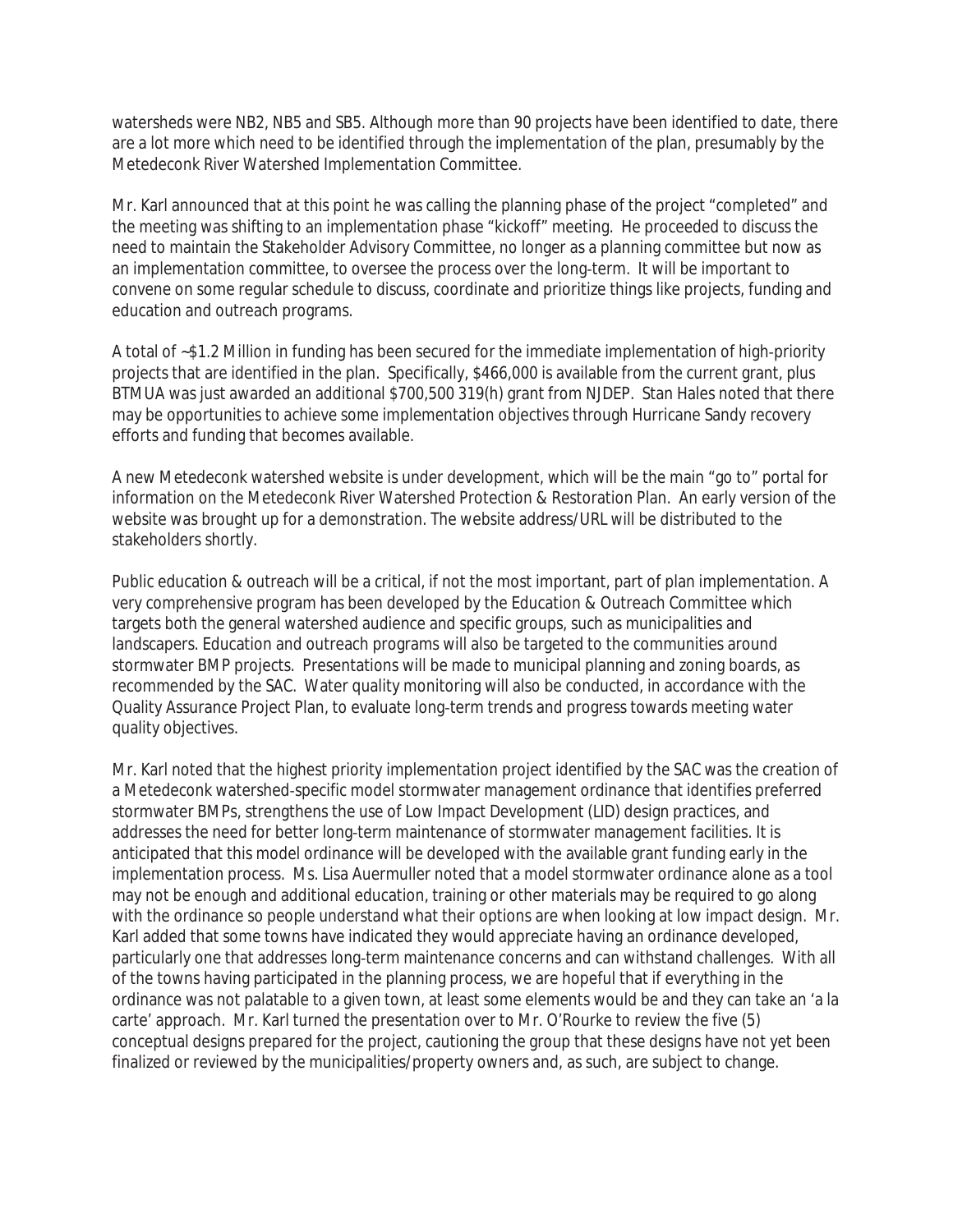Mr. O'Rourke went on to discuss the conceptual designs that have been developed. Prior to discussing each project, Mr. O'Rourke made a general statement that the costs were developed assuming a private contractor was doing the construction and that a conservative approach was taken with costs since the designs are only at a conceptual planning level and there are still many unknowns that need to be determined. Major uncertainties include the depth to seasonal high water table at each of the project sites as well as a lack of as-built drawings and detailed surveys. Drainage areas were determined using LiDAR topographic data, but need to be verified with drawings if possible. In addition, although not addressed in the conceptual designs, TMDLs need to be implemented. Ms. Auermuller inquired about the design storm used for the conceptual designs, and brought up the possible need for a different design storm from what is currently being used as the standard in light of future climate changes and storm severity predictions for our region.

The five projects that were identified and selected for conceptual design were based on some of the higher priority sites that were identified in the Stream Visual Assessments. It was important that one or more components of each design be able to be implemented using funds available for Phase 2, Plan Implementation. As education and outreach is critical to the success of the Metedeconk plan, each of the five projects includes an education and outreach component. The five projects are as follows:

- 1. Moses Milch Drive in Howell detention basin retrofit. Major uncertainties include the presence of a liner and underdrain system as per design drawings and the seasonal high water table. However, the BTMUA Watershed Division dug numerous test holes throughout the basin and determined that neither a liner nor the water table was present to a depth of 3.5 to 4 feet below the surface of the basin. Education and outreach materials would be distributed to the residents within the area.
- 2. Clinton Avenue Outfall in Lakewood constructed wetland and source control. This 84-inch outfall discharges stormwater that is generated over approximately 200 acres in downtown Lakewood. The constructed stormwater wetland would be constructed near the end of the pipe within a utility right-of-way. The cost of this component would be too great for implementation using available Phase 2 funds. However, a source control component is also included which includes installing infiltration tree box filters (or other urban green stormwater infrastructure) and rain barrels throughout the drainage area. Major uncertainties for this project include the alignment/slope of the major outfall, water table elevation and land availability. Education and outreach materials would be distributed to the residents within the area in addition to signage at the wetland.
- 3. Brick Plaza in Brick pervious asphalt and rain gardens. This site presents a number of different opportunities for green stormwater infrastructure and has excellent potential for education and outreach. The projects identified in the conceptual plan are only samples of projects that can be completed at this site through a partnership with the owner (early discussions with the owner were positive). Education and outreach signage will be placed near the installed BMPs.
- 4. Arkansas Drive/Woodlane Road in Jackson rain garden, pervious asphalt, soil decompaction and source control. A rain garden would be constructed at the eastern end of Woodlane Road to improve drainage at that location. A portion of the park area would be excavated to allow stormwater to be routed to the rain garden. Additionally, a portion or all of the parking lot adjacent to the athletic fields is proposed to be changed to pervious asphalt. The conceptual design includes the entire lot, although refinements can be made to reduce cost. Coordination with the town will be helpful so that if/when the parking lot is replaced or re-paved, it is constructed with pervious asphalt. The source control component includes rain barrels and tree filter boxes within the neighborhood around Arkansas Drive, but these should be constructed to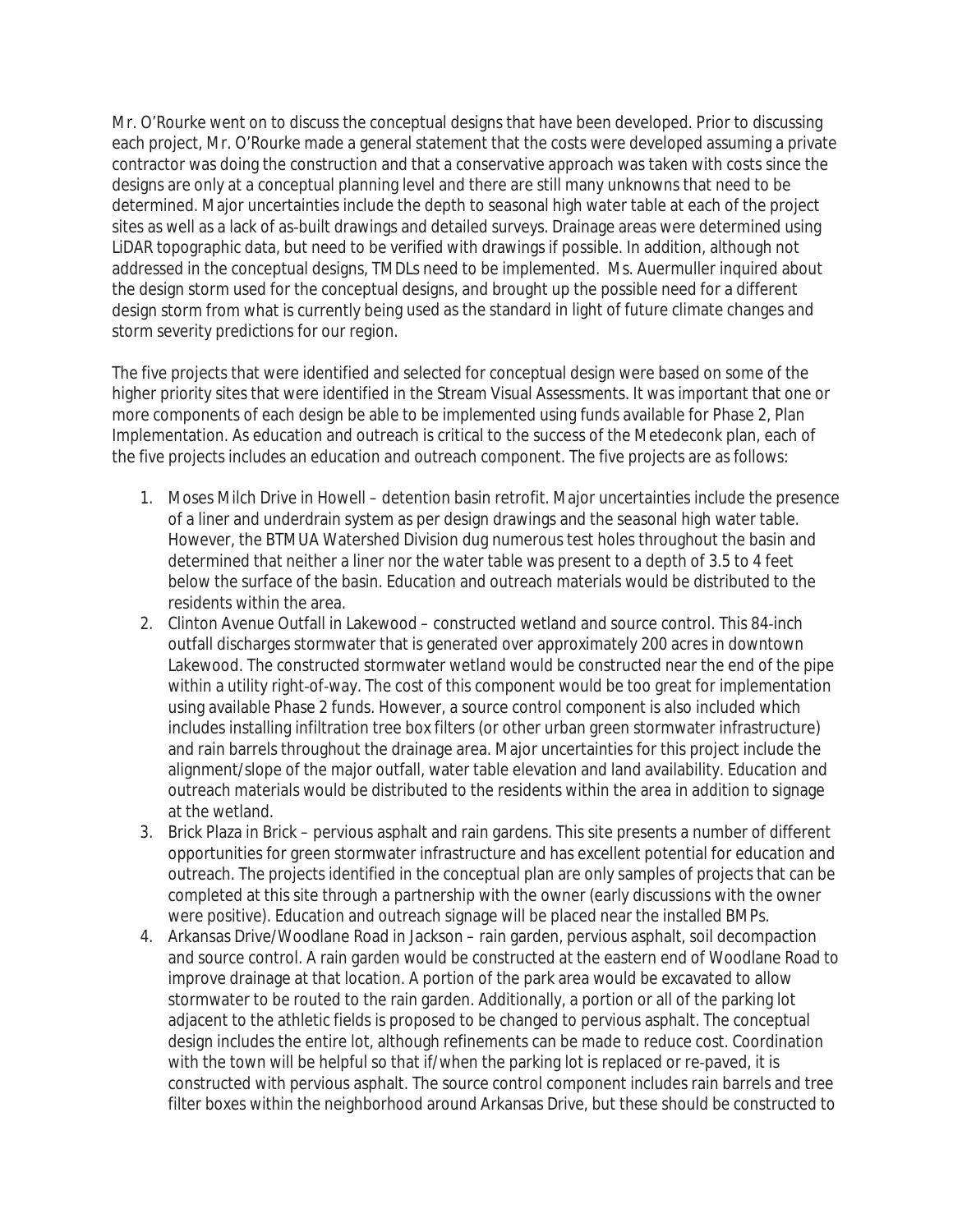not allow infiltration (trees within an enclosed concrete casing). The tree boxes would provide filtration and treatment, but would not infiltrate the stormwater due to a shallow water table within the neighborhood (potentially localized perched condition). Education and outreach materials would be distributed to the residents in the area.

5. South Lake Drive in Lakewood – rain garden. A rain garden would be constructed within the open space/park area near the intersection of South Lake Drive and Hope Chapel Road. Education and outreach would consist of signage at the rain garden and materials distributed to the residents in the area. The major uncertainty with this project is the seasonal high water table elevation and condition of an existing 15-inch corrugated metal pipe which would serve as the discharge point for the under drain from the rain garden.

Mr. O'Rourke concluded the conceptual design discussion with a general statement that the costs and designs themselves are likely to change during design, but some components of all of the projects should be able to be implemented during Phase 2.

Mr. Karl offered some general conclusions regarding the implementation process. He noted that implementation will be a long process and the active involvement of the stakeholders will be very important. BTMUA will continue to serve a leadership role and spearhead implementation. However, he underscored that the plan does not belong to BTMUA or NJDEP or any one group or agency, but rather it belongs to all of the Stakeholders within the watershed. As such, everyone can/should implement elements of the plan as opportunities arise. Clemens Bremer (and others) questioned funding sources. Mr. Karl responded that the plan has a section that specifically discusses funding mechanisms but grants will be a primary means of funding, at least early on. With limited funding sources, it will be very important to build partnerships and leverage funding to get the most out of what is available. The Barnegat Bay Partnership is very good at facilitating that type of coordination. Finally, the plan will be "living document" with updates (particularly to Table 5-3) as projects are completed and new ones are identified, and the new Metedeconk website will be portal for status and updates.

The meeting was closed with all invited to enjoy lunch courtesy of BTMUA.

A copy of the PowerPoint presentation has been posted to the eRoom.

cc: Stakeholder Advisory Committee Distribution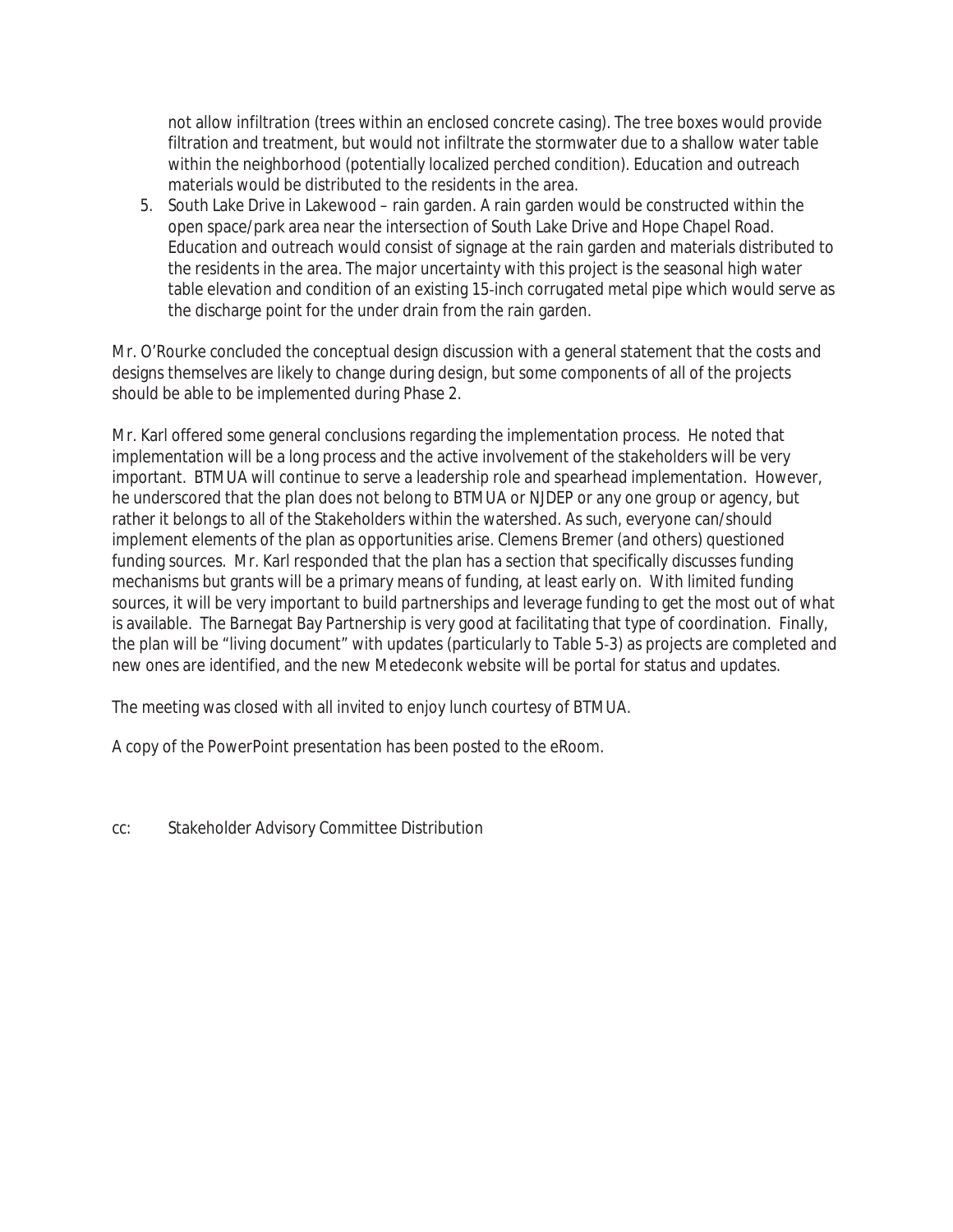#### *Metedeconk River Watershed Protection & Restoration Plan*

**Stakeholder Advisory Committee Meeting** 

**Metedeconk River Yacht Club** 

**June 21, 2013** 

**10:00 am – 1:00 pm** 

#### **Agenda**

- 10:00 10:15 am Welcome and introductions
- 10:15 10:30 am Overview/update of project tasks status
- 10:30 11:45 pm Watershed plan implementation
- 11:45 12:00 pm Discussion and next steps
- 12:00 1:00 pm Lunch (courtesy of Brick Township MUA)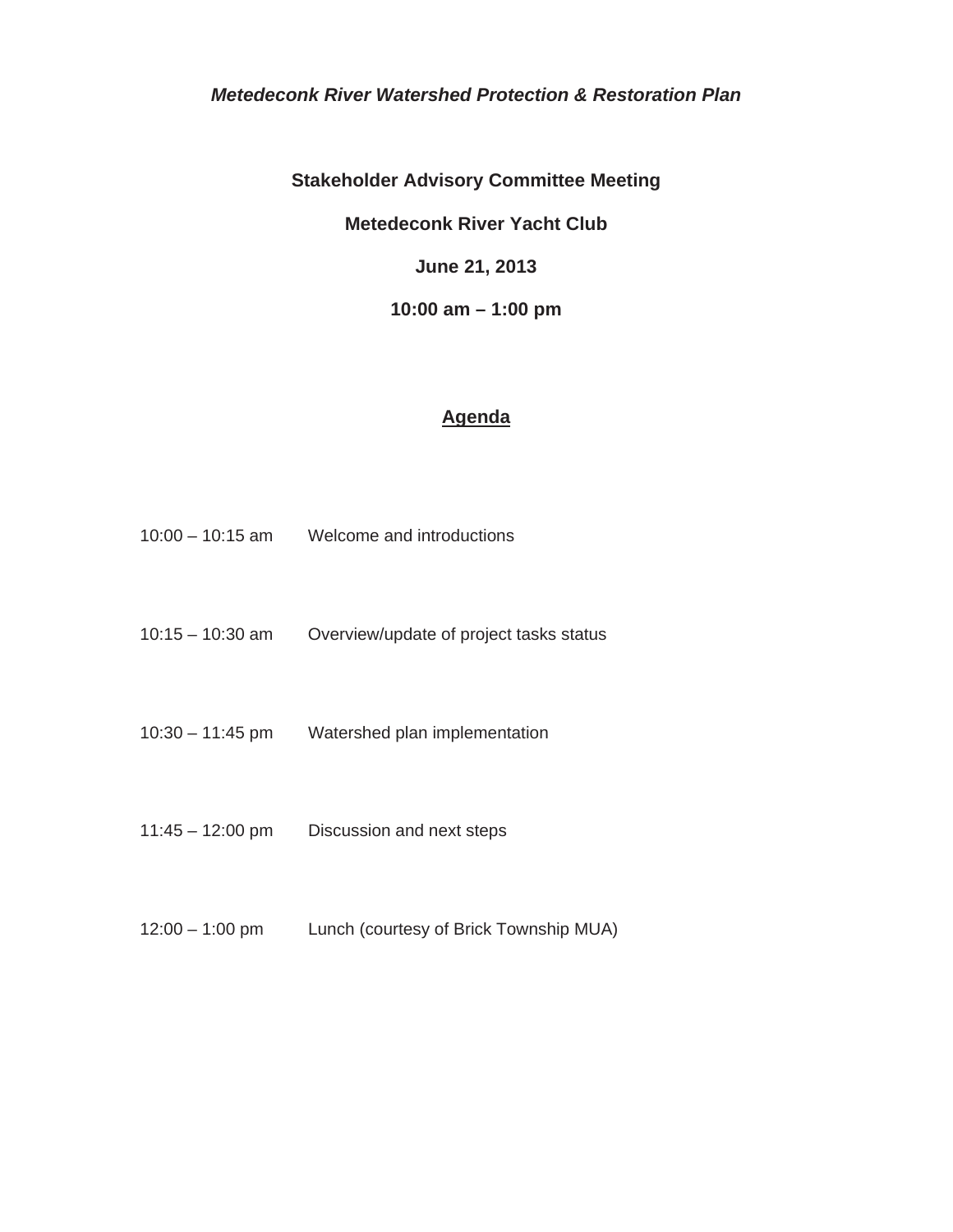|    | Name                     | <b>Affiliation</b>                        | Telephone             | Email                                     |  |
|----|--------------------------|-------------------------------------------|-----------------------|-------------------------------------------|--|
|    |                          | Don FREARCHEM Sauce Baugothy 610-217-3687 |                       | DONF 4520@war                             |  |
|    | 2 Kichard Quigley        | JTNU+                                     | 732-828-22228 244     | RQuigling @ 38- 4507 mug ret              |  |
|    | LISALAURINAL             | JONERIC                                   |                       | 609-812- Que 49x204 avenuale marine-vuges |  |
|    | Michne                   | Fsch                                      | $732 - 683 - 8500$    | Withill Q Freecholdscd                    |  |
|    | xitta Wenzel             | SBB                                       | 732-830-3600          | buenzel DSavelangel by.                   |  |
|    | Son/5dcon                | WAS                                       | 609 7713923           | rbakevkhasgs.                             |  |
|    | GAURIOMML                | $C_{12}$<br>$S_{i}$ erea                  | 732. 451-9220         | SierHaud oc                               |  |
|    | ATTINE<br>$8$ $Mt + Mcs$ | BTMUA                                     |                       |                                           |  |
|    | oiver Edge               | VRC                                       | 32966732              | Eco. Waccoes 1 & gmill                    |  |
| 10 | bauge Woolf              | yeongrapart                               | 732 987 2349          | wollow @ georgian esting                  |  |
| 11 | q <br>Haake              |                                           | 973-292-1100415       | Kathy, Magke @7PL, org                    |  |
| 12 |                          | Ceich Party                               | $732 - 458 - 1711$    | TAB. LMB@verizon, net                     |  |
| 13 | Downe<br>Sorensen        | MONMOUTH COUNT                            | $732 - 431 - 7456$    | David, Sorensen Bcc                       |  |
| 14 | tales<br>Stant           | BBP                                       | 732-255-0472x3        | Shakes@occunedu                           |  |
| 15 | Burke                    | Jacksa lup                                | $732 - 928 - 1200$    | dburke C jackson typing wat               |  |
| 16 | recher<br>100            | Ocem Co.                                  | $732 - 939 - 2054$    | ykechediccooca-yus                        |  |
| 17 | Mooree<br>Sirk           | AS&URY PARK PRESS                         | 609.709.5036          | K.More entress media-com                  |  |
| 18 | ala Pax-m                | They M Brick                              | $732 - 242 - 4783$    | tpaxtmaturibrichingus                     |  |
| 19 | Ustin Flandawn           | Lakeum<br>thetim                          | 232.363-4422          | $\epsilon$                                |  |
| 20 | Kerster<br>aniel         | NSTOFF                                    | $(209 - (633 - 144))$ | danielle donkers laures                   |  |
| 21 |                          |                                           |                       |                                           |  |
| 22 |                          |                                           |                       |                                           |  |
| 23 |                          |                                           |                       |                                           |  |
| 24 |                          |                                           |                       |                                           |  |
| 25 |                          |                                           |                       |                                           |  |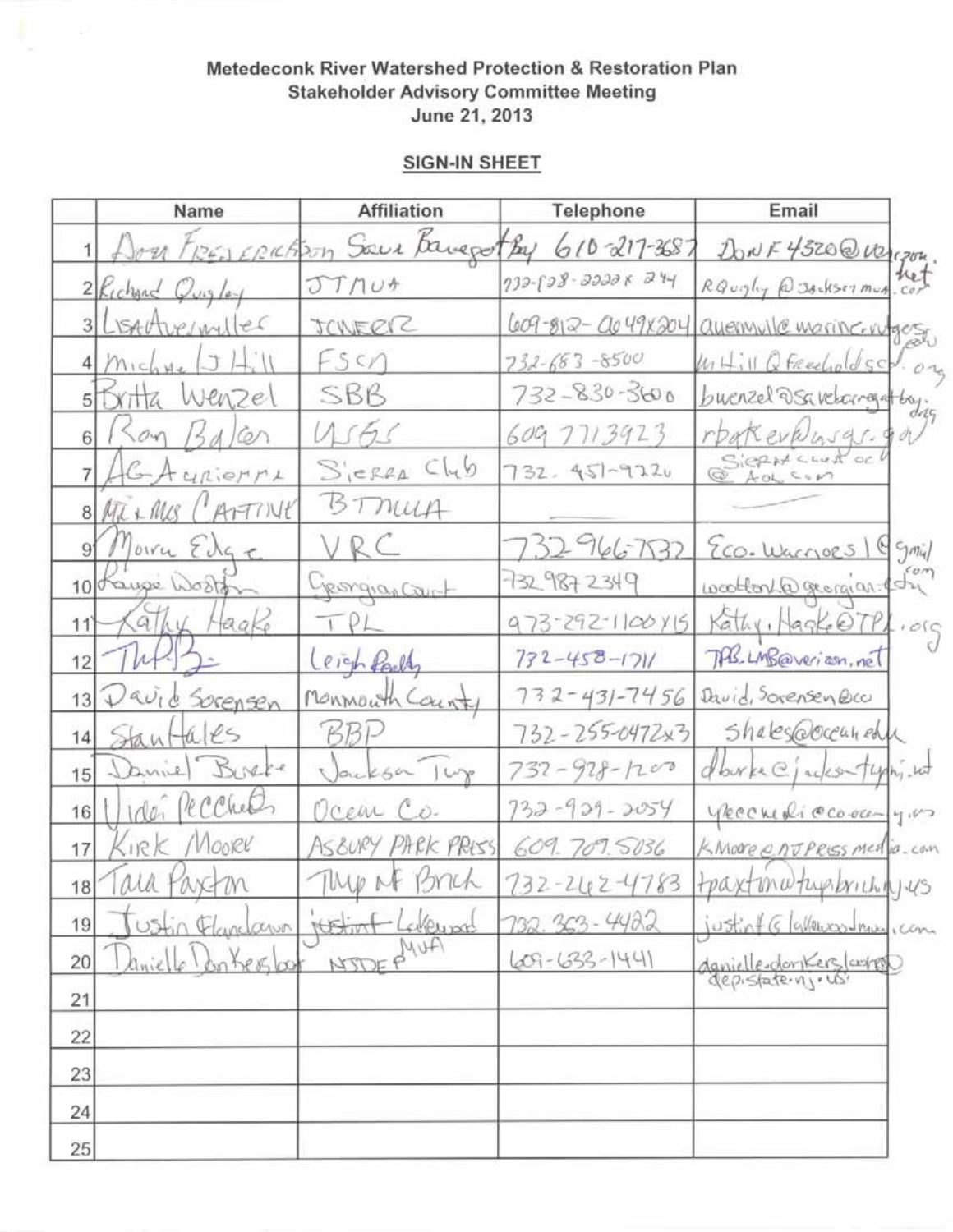|                 | Name              | <b>Affiliation</b> | Telephone          | Email                               |  |
|-----------------|-------------------|--------------------|--------------------|-------------------------------------|--|
| 26              | DAVID P. POLLISON | Foundation         | $732 - 458 - 0494$ | condepoilison et nel                |  |
| 27              | Ruhar Berry       | $374$ $maA$        | 928222220          | DBORYSCOPTOMIAS                     |  |
| 28              | Vic Poretti       | NJDEP/BFBM         | $609$ 2920422      | Victor-Porett, Oderstate 45.        |  |
| 29              | Lind Brinnen      | Non. Cu. Plannin   | $732 - 431 - 7460$ | Induitorennen Cett<br>Mannosk-ry.us |  |
| 30 <sup>°</sup> | JIM LACEY         | BT.m.v.A           | $733 - 958 - 7000$ |                                     |  |
| 31              | Elissa Commins    | BOICKTWR           | 732.262.1040       | ecommunis@<br>tup brick nj og       |  |
| 32              |                   |                    |                    |                                     |  |
| 33              |                   |                    |                    |                                     |  |
| 34              |                   |                    |                    |                                     |  |
| 35              |                   |                    |                    |                                     |  |
| 36              |                   |                    |                    |                                     |  |
| 37              |                   |                    |                    |                                     |  |
| 38              |                   |                    |                    |                                     |  |
| 39              |                   |                    |                    |                                     |  |
| 40              |                   |                    |                    |                                     |  |
| 41              |                   |                    |                    |                                     |  |
| 42              |                   |                    |                    |                                     |  |
| 43              |                   |                    |                    |                                     |  |
| 44              |                   |                    |                    |                                     |  |
| 45              |                   |                    |                    |                                     |  |
| 46              |                   |                    |                    |                                     |  |
| 47              |                   |                    |                    |                                     |  |
| 48              |                   |                    |                    |                                     |  |
| 49              |                   |                    |                    |                                     |  |
| 50              |                   |                    |                    |                                     |  |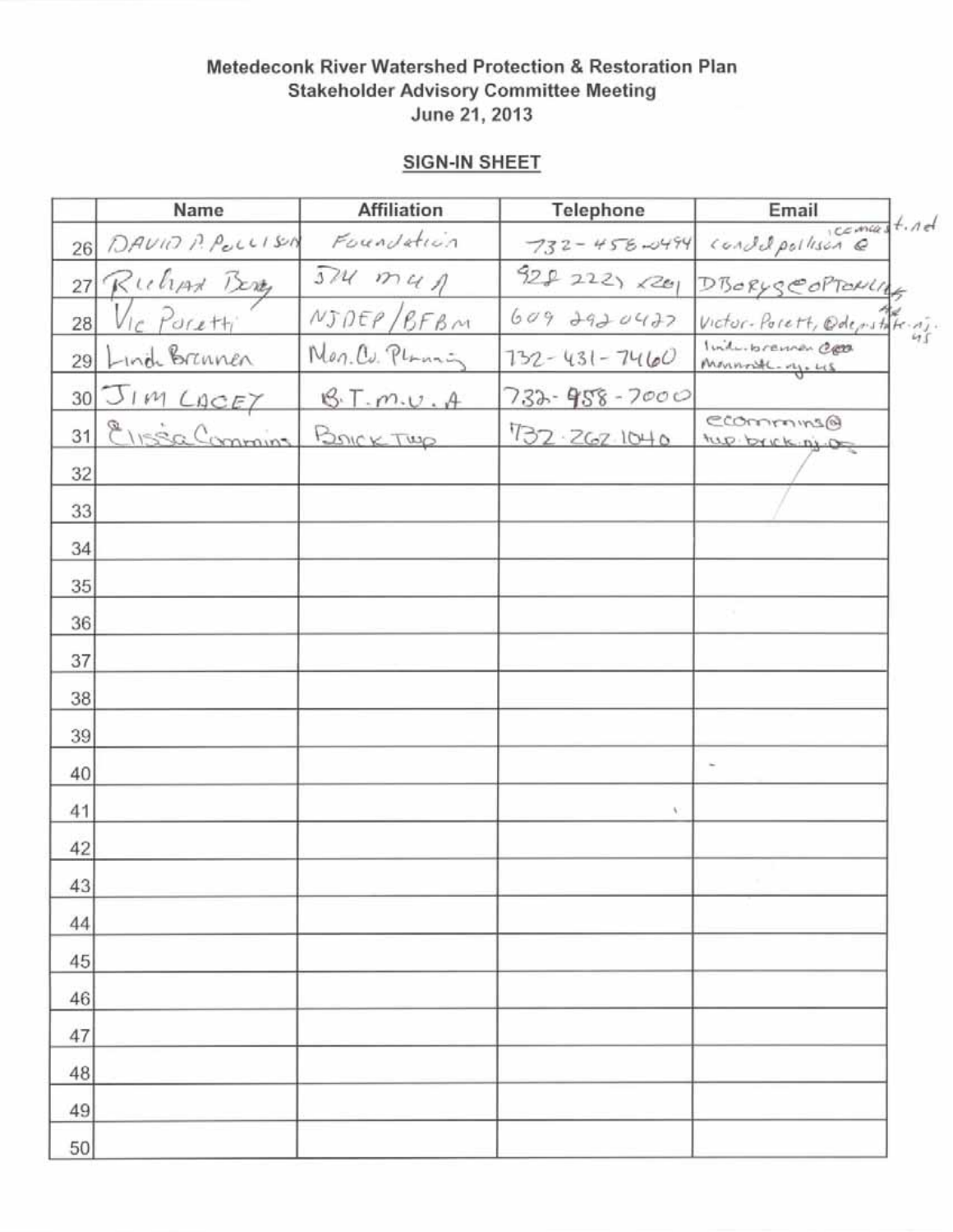|    | Name                         | <b>Affiliation</b> | Telephone                                 | Email                        |
|----|------------------------------|--------------------|-------------------------------------------|------------------------------|
|    | 51 CLEM BRENER               | P.P. BEACH         |                                           | CUBREMERE<br>BELLATLANTR.NET |
| 52 | Bryanne Millen Ramapo Colleg |                    | $732 - 892 - 3134$<br>$(009 - 513 - 728)$ |                              |
| 53 |                              |                    |                                           |                              |
| 54 |                              |                    |                                           |                              |
| 55 |                              |                    |                                           |                              |
| 56 |                              |                    |                                           |                              |
| 57 |                              |                    |                                           |                              |
| 58 |                              |                    |                                           |                              |
| 59 |                              |                    |                                           |                              |
| 60 |                              |                    |                                           |                              |
| 61 |                              |                    |                                           |                              |
| 62 |                              |                    |                                           |                              |
| 63 |                              |                    |                                           |                              |
| 64 |                              |                    |                                           |                              |
| 65 |                              |                    |                                           |                              |
| 66 |                              |                    |                                           |                              |
| 67 |                              |                    |                                           |                              |
| 68 |                              |                    |                                           |                              |
| 69 |                              |                    |                                           |                              |
| 70 |                              |                    |                                           |                              |
| 71 |                              |                    |                                           |                              |
| 72 |                              |                    |                                           |                              |
| 73 |                              |                    |                                           |                              |
| 74 |                              |                    |                                           |                              |
| 75 |                              |                    |                                           |                              |